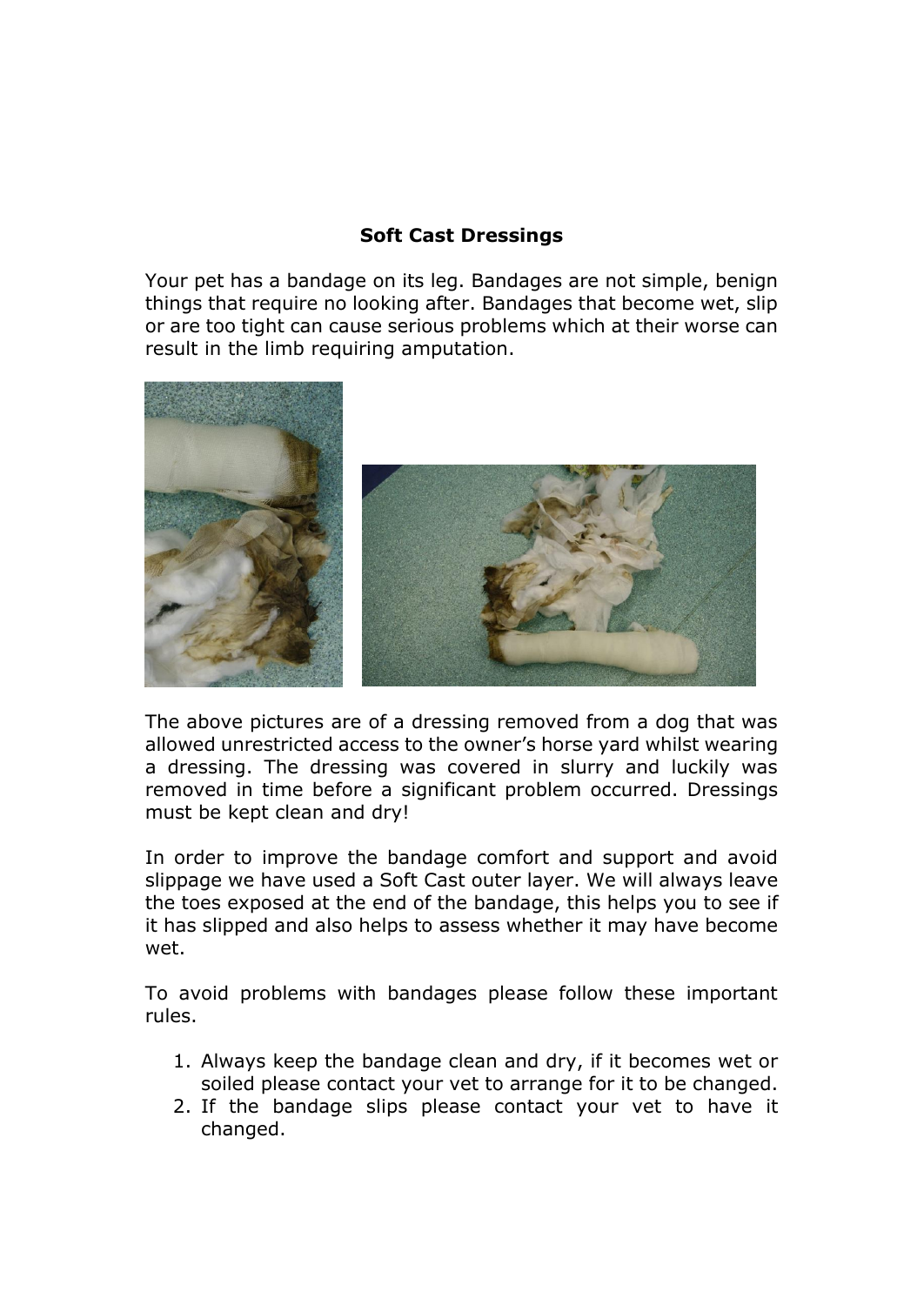3. If your pet is obviously distressed by the bandage contact your vet as a matter of urgency and ask to speak to a vet or nurse, it may require urgent removal.

It is usually necessary to sedate a patient to remove a Soft cast dressing so please make this arrangement with your vet. In the case of an emergency removal the Soft cast layer has been scored down the front which make removal easier.

## **Note for primary care vets:**

The top layer will have adhered to the immediate under layer and so removal is not as simple as just unwinding the outer layer. I always score down the front and it is sometimes needed to cut the K band layer under this either carefully with a blade or bandage scissors, this makes removal much easier, I always suggest that patients are sedated to have a dressing removed as this makes the process much easier and means another can be applied easily if need be. Below are a series of pictures demonstrating its removal.



First simply unwind the outer Vet Wrap layer to expose the underlying Soft Cast layer with the cut along the dorsal surface. The Soft Cast will have adhered to the K Band.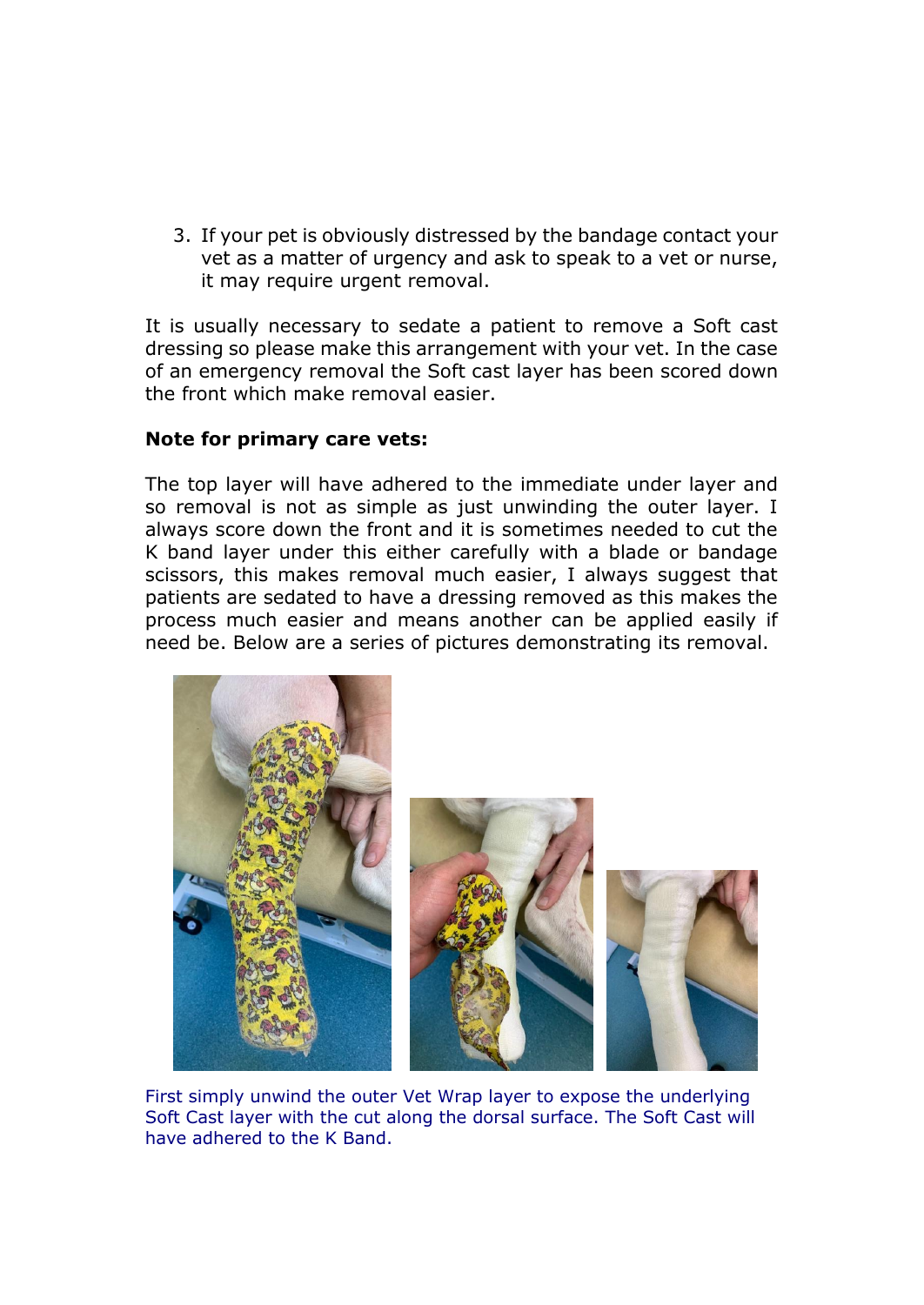

Using curved bandage scissors carefully cut the underlying K band layer so that the K band and Soft Cast layers can be removed as one.



Now simply unwind the Sof Band layer and the second K Band layers and then the underlying Cotton Wool layer to expose the wound covered with a Primapore and the tape stirrups